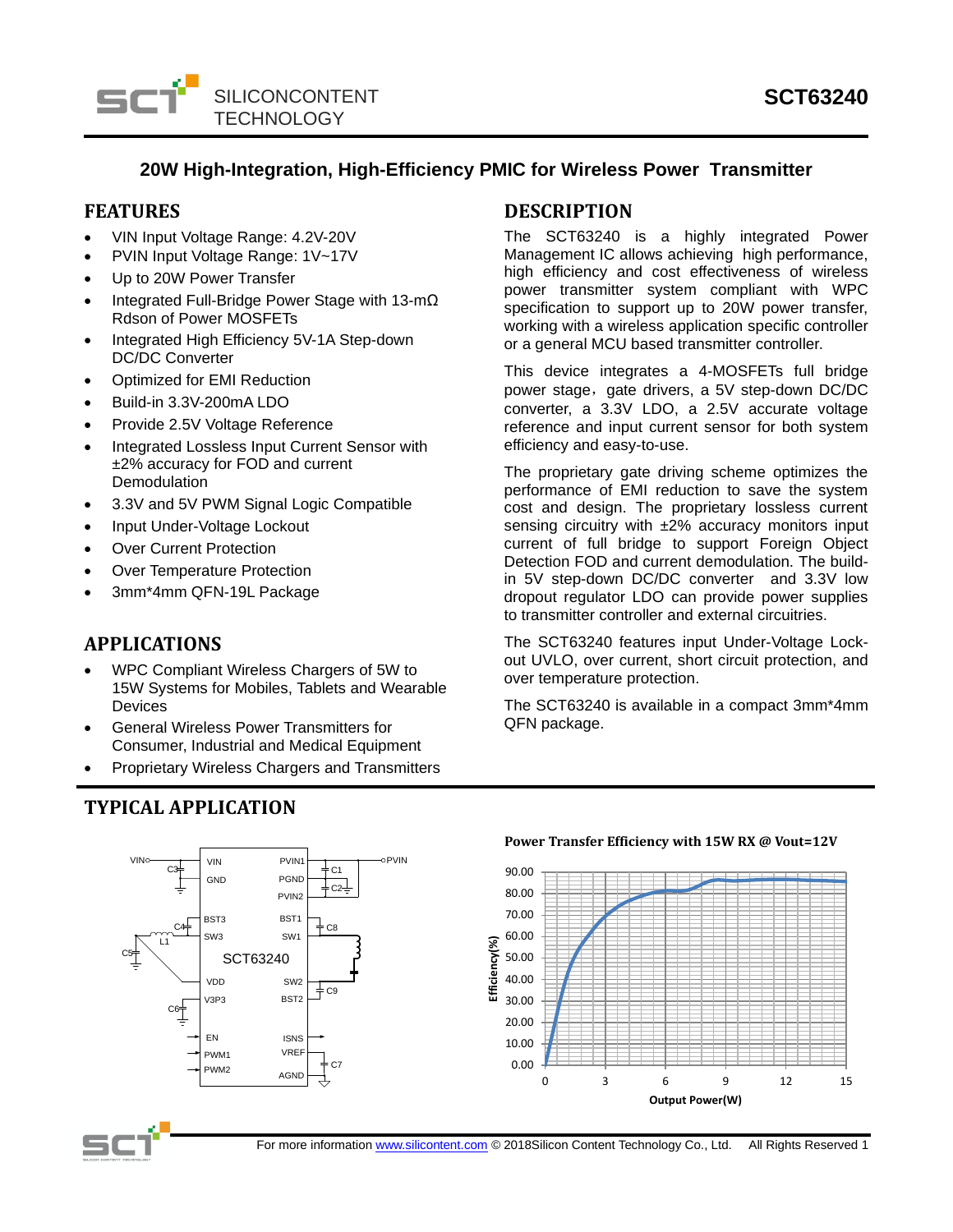# **DEVICE ORDER INFORMATION**

| <b>PART NUMBER</b>         | <b>PACKAGE MARKING</b> | <b>PACKAGE DISCRIPTION</b> |  |
|----------------------------|------------------------|----------------------------|--|
| SCT63240FIA <sup>(1)</sup> | 3240                   | OFN-19L                    |  |

(1) For Tape & Reel, Add Suffix R (e.g. SCT63240FIAR)

# **ABSOLUTE MAXIMUM RATINGS**

Over operating free-air temperature unless otherwise noted<sup>(1)</sup>

| <b>DESCRIPTION</b>                        | <b>MIN</b> | <b>MAX</b> | <b>UNIT</b> |
|-------------------------------------------|------------|------------|-------------|
| VIN                                       | $-0.3$     | 24         | V           |
| PVIN1, PVIN2                              | $-0.3$     | 20         | ٧           |
| SW1,SW2                                   | -1         | 20         | ٧           |
| SW <sub>3</sub>                           | -1         | 24         | V           |
| BST1,BST2                                 | $-0.3$     | 26         | ٧           |
| BST3                                      | $-0.3$     | 30         | V           |
| BST1-SW1, BST2-SW2, BST3-SW3              | $-0.3$     | 6          | V           |
| VDD, V3P3, VREF, ISNS, EN,<br>PWM1. PWM2  | $-0.3$     | 6          | V           |
| Operating junction temperature $TJ^{(2)}$ | $-40$      | 125        | °C          |
| Storage temperature TSTG                  | -65        | 150        | °C          |

# **PIN CONFIGURATION**



#### **Figure 1. Top view 19-Lead QFN 3mm\*4mm**

(1) Stresses beyond those listed under Absolute Maximum Rating may cause device permanent damage. The device is not guaranteed to function outside of its Recommended Operation Conditions.

(2) The IC includes over temperature protection to protect the device during overload conditions. Junction temperature will exceed 150°C when over temperature protection is active. Continuous operation above the specified maximum operating junction temperature will reduce lifetime.

# **PIN FUNCTIONS**

| <b>NAME</b>       | NO.            | <b>PIN FUNCTION</b>                                                                                                                                                                                                                                                         |
|-------------------|----------------|-----------------------------------------------------------------------------------------------------------------------------------------------------------------------------------------------------------------------------------------------------------------------------|
| PVIN <sub>1</sub> |                | Input supply voltage of half-bridge FETs Q1 and Q2. Connected to the drain of high<br>side FET Q1. a local bypass capacitor from PVIN1 pin to PGND pin should be added.<br>Path from PVIN1 pin to high frequency bypass capacitor and PGND must be as short<br>as possible. |
| <b>PGND</b>       | $\overline{2}$ | PGND is the common power ground of the full bridge, connected to the source<br>terminal of low side FETs Q2 and Q4 internally.                                                                                                                                              |
| PVIN <sub>2</sub> | 3              | Input supply voltage of half-bridge FETs Q3 and Q4. Connected to the drain of high<br>side FET Q1. Local bypass capacitor from PVIN1 pin to PGND pin should be added.<br>Path from PVIN1 pin to high frequency bypass capacitor and PGND must be as short<br>as possible.   |
| <b>VIN</b>        | 4              | Input supply voltage of the Buck converter. Add a local bypass capacitor from VIN pin<br>to GND pin. Path from VIN pin to high frequency bypass capacitor and GND must be<br>as short as possible.                                                                          |
| <b>GND</b>        | 5              | Power ground of the Buck converter.                                                                                                                                                                                                                                         |
| SW <sub>3</sub>   | 6              | Switching output of the Buck converter. Connect SW3 to an external power inductor.                                                                                                                                                                                          |

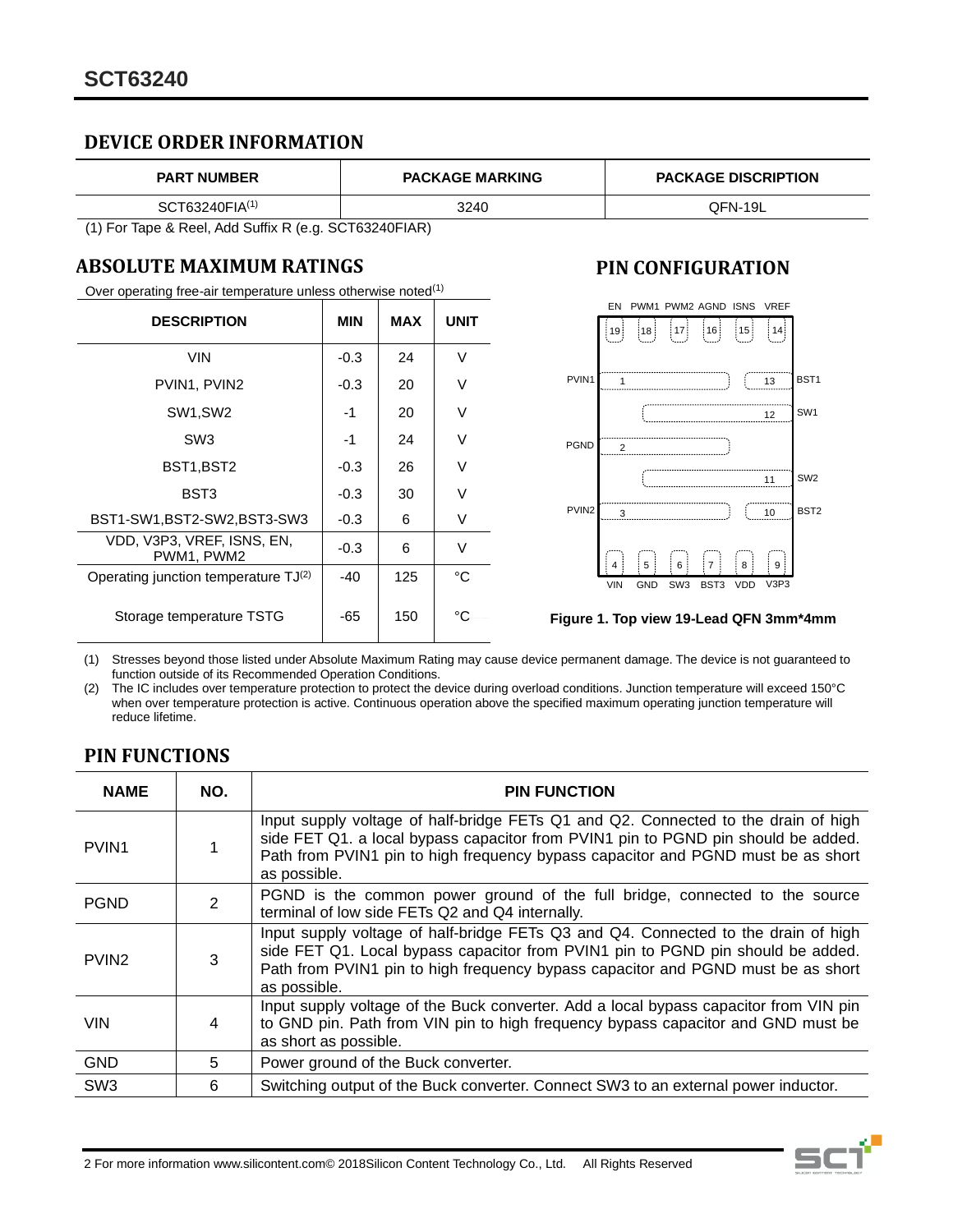| BST <sub>3</sub> | $\overline{7}$  | Power supply bias for the high-side power MOSFET gate driver of Buck converter.<br>Connect a 0.1uF capacitor from BST3 pin to SW3 pin.                                                                                                                                                                        |
|------------------|-----------------|---------------------------------------------------------------------------------------------------------------------------------------------------------------------------------------------------------------------------------------------------------------------------------------------------------------|
| <b>VDD</b>       | 8               | Output voltage of the Buck converter. Connect 22uF capacitor from this pin to GND<br>pin. VDD is also the input power supply for gate driver of power stage, the 3.3V LDO<br>and the 2.5V voltage reference.                                                                                                  |
| V3P3             | 9               | 3.3V LDO output. Connect 1uF capacitor to ground.                                                                                                                                                                                                                                                             |
| BST <sub>2</sub> | 10              | Power supply bias for the high-side power MOSFET gate driver of Q3 as shown in the<br>block diagram. Connect a 0.1uF capacitor from BST2 pin to SW2 pin.                                                                                                                                                      |
| SW <sub>2</sub>  | 11              | Switching node of the half-bridge FETs Q3 and Q4.                                                                                                                                                                                                                                                             |
| SW <sub>1</sub>  | 12 <sup>2</sup> | Switching node of the half-bridge FETs Q1 and Q2.                                                                                                                                                                                                                                                             |
| BST <sub>1</sub> | 13              | Power supply bias for the high-side power MOSFET gate driver of Q1 as shown in the<br>block diagram. Connect a 0.1uF capacitor from BST1 pin to SW1 pin.                                                                                                                                                      |
| <b>VREF</b>      | 14              | Output of the 2.5V LDO. Connect a 1uF capacitor to ground.                                                                                                                                                                                                                                                    |
| <b>ISNS</b>      | 15              | Current detection output. The voltage of the pin is proportional to the input current.                                                                                                                                                                                                                        |
| <b>AGND</b>      | 16              | Analog ground of the IC                                                                                                                                                                                                                                                                                       |
| PWM <sub>2</sub> | 17              | PWM logic input to the FET Q3 and Q4 as shown in the Block Diagram. Logic HIGH<br>turns off the low-side FET Q4, and turns on the high-side FET Q3. Logic LOW turns off<br>the high-side FET Q3 and turns on the low-side FET Q4. When PWM input is in the tri-<br>state mode, both Q3 and Q4 are turned off. |
| PWM <sub>1</sub> | 18              | PWM logic input to the FET Q1 and Q2 as shown in the Block Diagram. Logic HIGH<br>turns off the low-side FET Q2, and turns on the high-side FET Q1. Logic LOW turns off<br>the high-side FET Q1 and turns on the low-side FET Q2. When PWM input is in the tri-<br>state mode, both Q1 and Q2 are turned off. |
| EN               | 19              | Enable pin. Pull the pin high or keep it floating to enable the IC. When the device is<br>enabled, Buck converter will start to work if VIN higher than UVLO threshold. After<br>VDD is established, power stage responds to PWM input logic then.                                                            |

# **RECOMMENDED OPERATING CONDITIONS**

Over operating free-air temperature range unless otherwise noted

| <b>PARAMETER</b> | <b>DEFINITION</b>              | MIN | MAX | UNIT   |
|------------------|--------------------------------|-----|-----|--------|
| V <sub>IN</sub>  | Input voltage range            | 4.2 | 20  |        |
| P <sub>VIN</sub> | Input voltage range            |     |     |        |
|                  | Operating junction temperature | -40 | 125 | $\sim$ |

# **ESD RATINGS**

| <b>PARAMETER</b> | <b>DEFINITION</b>                                                                                | <b>MIN</b> | <b>MAX</b> | <b>UNIT</b> |
|------------------|--------------------------------------------------------------------------------------------------|------------|------------|-------------|
| <b>VESD</b>      | Human Body Model(HBM), per ANSI-JEDEC-JS-001-2014<br>specification, all pins <sup>(1)</sup>      | -2         | +2         | kV          |
|                  | Charged Device Model(CDM), per ANSI-JEDEC-JS-002-<br>2014 specification, all pins <sup>(2)</sup> | $-1$       | $+1$       | kV          |

(1) JEDEC document JEP155 states that 500V HBM allows safe manufacturing with a standard ESD control process.

(2) JEDEC document JEP157 states that 250V CDM allows safe manufacturing with a standard ESD control process.

### **THERMAL INFORMATION**

| <b>PARAMETER</b> | <b>THERMAL METRIC</b>                                 | DFN-19L | UNIT |
|------------------|-------------------------------------------------------|---------|------|
| Reja             | Junction to ambient thermal resistance <sup>(1)</sup> | 42      | °C/W |
| Rejc             | Junction to case thermal resistance <sup>(1)</sup>    | 45      |      |

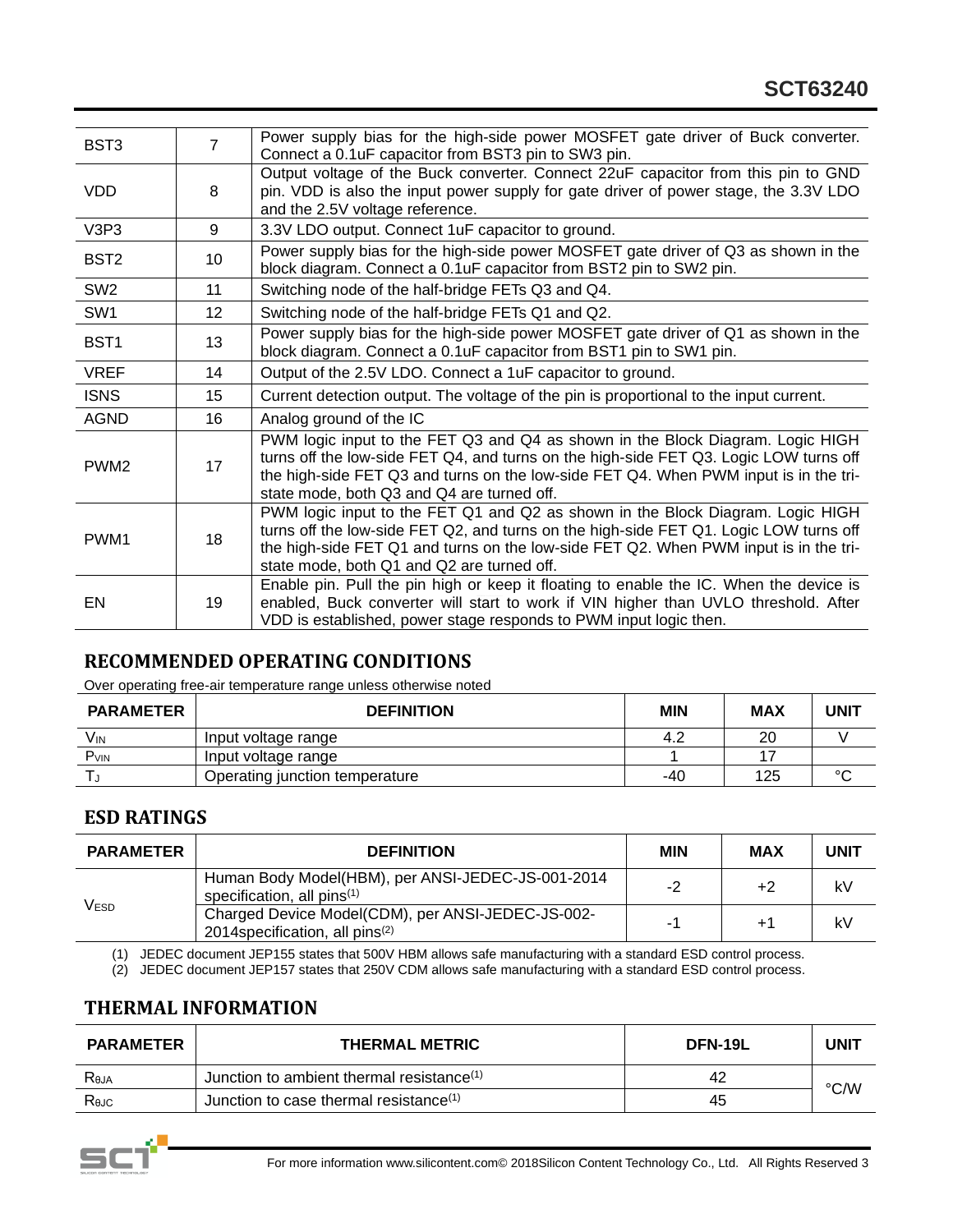(1) SCT provides  $R_{\theta JA}$  and  $R_{\theta JC}$  numbers only as reference to estimate junction temperatures of the devices.  $R_{\theta JA}$  and  $R_{\theta JC}$  are not a characteristic of package itself, but of many other system level characteristics such as the design and layout of the printed circuit board (PCB) on which the SCT63240 is mounted, thermal pad size, and external environmental factors. The PCB board is a heat sink that is soldered to the leads of the SCT63240. Changing the design or configuration of the PCB board changes the efficiency of the heat sink and therefore the actual  $R_{\theta JA}$  and  $R_{\theta JC}$ .

# **ELECTRICAL CHARACTERISTICS**

V<sub>IN</sub>=V<sub>PVIN1</sub>=V<sub>PIN2</sub>=12V, VDD=5V, typical value is tested under 25°C.

| <b>SYMBOL</b>                    | <b>PARAMETER</b>                    | <b>TEST CONDITION</b>                                                 | MIN  | <b>TYP</b>   | <b>MAX</b>     | <b>UNIT</b> |  |  |
|----------------------------------|-------------------------------------|-----------------------------------------------------------------------|------|--------------|----------------|-------------|--|--|
|                                  | Input supplies and UVLO             |                                                                       |      |              |                |             |  |  |
| <b>V<sub>IN</sub></b>            | Operating input voltage             |                                                                       | 4.2  |              | 20             | $\vee$      |  |  |
| $P_{VIN}$                        | Operating input voltage             |                                                                       | 1    |              | 17             | $\vee$      |  |  |
| VIN_UVLO                         | V <sub>IN</sub> UVLO Threshold      | V <sub>IN</sub> rising                                                |      | 3.6          |                | $\vee$      |  |  |
|                                  | <b>Hysteresis</b>                   |                                                                       |      | 400          |                | mV          |  |  |
| V <sub>DD</sub> UVLO             | V <sub>DD</sub> UVLO Threshold      | V <sub>DD</sub> rising                                                |      | 3.8          |                | $\vee$      |  |  |
|                                  | Hysteresis                          |                                                                       |      | 440          |                | mV          |  |  |
| <b>I</b> SHDN                    | Shutdown current from VIN pin       | EN=0V, VIN=12V                                                        |      | $\mathbf{1}$ | 3              | μA          |  |  |
| <b>ISHDN PVIN</b>                | Shutdown current from PVIN1, PVIN2  | EN=0V, PVIN=12V                                                       |      | $\mathbf{1}$ | 3              | uA          |  |  |
| <b>ISHDN VDD</b>                 | Shutdown current from VDD           | EN=0V, VDD=5.5V                                                       |      | 18           | 26             | uA          |  |  |
| <b>I</b> VINQ                    | Quiescent current from VIN pin      | EN floating, VDD=5.5V, no<br>switching, no loading on Buck<br>and LDO |      | 210          |                | uA          |  |  |
| <b>IPVINQ</b>                    | Quiescent current from PVIN1, PVIN2 | EN floating, VDD=5.5V, no<br>switching, no loading on Buck<br>and LDO |      | 50           |                | uA          |  |  |
| lo                               | Quiescent current from VDD pin      | EN floating, VDD=5.5V, no<br>switching, no loading on Buck<br>and LDO |      | 270          |                | uA          |  |  |
|                                  | <b>ENABLE INPUTS and PWM logic</b>  |                                                                       |      |              |                |             |  |  |
| $V_{EN_H}$                       | Enable high threshold               |                                                                       |      | 1.18         |                | $\vee$      |  |  |
| $V_{EN\_L}$                      | Enable low threshold                |                                                                       |      | 1.1          |                | V           |  |  |
| <b>V<sub>IH</sub></b>            | PWM1, PWM2 Logic level high         | V3P3=3.3V, VDD=5V                                                     | 2.65 |              |                | V           |  |  |
| VIL                              | PWM1, PWM2 Logic level low          | V3P3=3.3V, VDD=5V                                                     |      |              | 0.55           | $\vee$      |  |  |
| V <sub>TS</sub>                  | PWM1, PWM2 Tri-state voltage        |                                                                       | 1.2  |              | $\overline{2}$ | $\vee$      |  |  |
| <b>Power Stage</b>               |                                     |                                                                       |      |              |                |             |  |  |
| RDSON Q1                         | High-side MOSFETQ1 on-resistance    | VBST1-VSW1=5V                                                         |      | 13           |                | $m\Omega$   |  |  |
| R <sub>DSON</sub> Q <sub>2</sub> | Low-side MOSFETQ2 on-resistance     | $VDD=5V$                                                              |      | 13           |                | $m\Omega$   |  |  |
| R <sub>DSON</sub> Q <sub>3</sub> | High-side MOSFETQ3 on-resistance    | $VBST2-VSW2=5V$                                                       |      | 13           |                | $m\Omega$   |  |  |
| R <sub>DSON</sub> Q <sub>4</sub> | Low-side MOSFETQ4 on-resistance     | $VDD=5V$                                                              |      | 13           |                | $m\Omega$   |  |  |
| <b>I</b> LIM                     | How-side current limit threshold    |                                                                       |      | 12.5         |                | A           |  |  |
|                                  |                                     |                                                                       |      |              |                |             |  |  |
| <b>Buck converter</b>            |                                     |                                                                       |      |              |                |             |  |  |
| $F_{SW}$                         | Switching frequency                 |                                                                       | 540  | 600          | 660            | <b>KHz</b>  |  |  |
|                                  |                                     |                                                                       |      |              |                |             |  |  |

| Fsw             | Switching frequency                                    | 540   | 600  | 660   | KHz |
|-----------------|--------------------------------------------------------|-------|------|-------|-----|
| V <sub>DD</sub> | Output voltage                                         | 4.925 |      | 5.075 |     |
| <b>I</b> LIM HS | High-side power MOSFET peak<br>current limit threshold |       | 1.5  |       |     |
| Tнıс w          | Over current protection hiccup wait<br>time            |       | 0.85 |       | ms  |

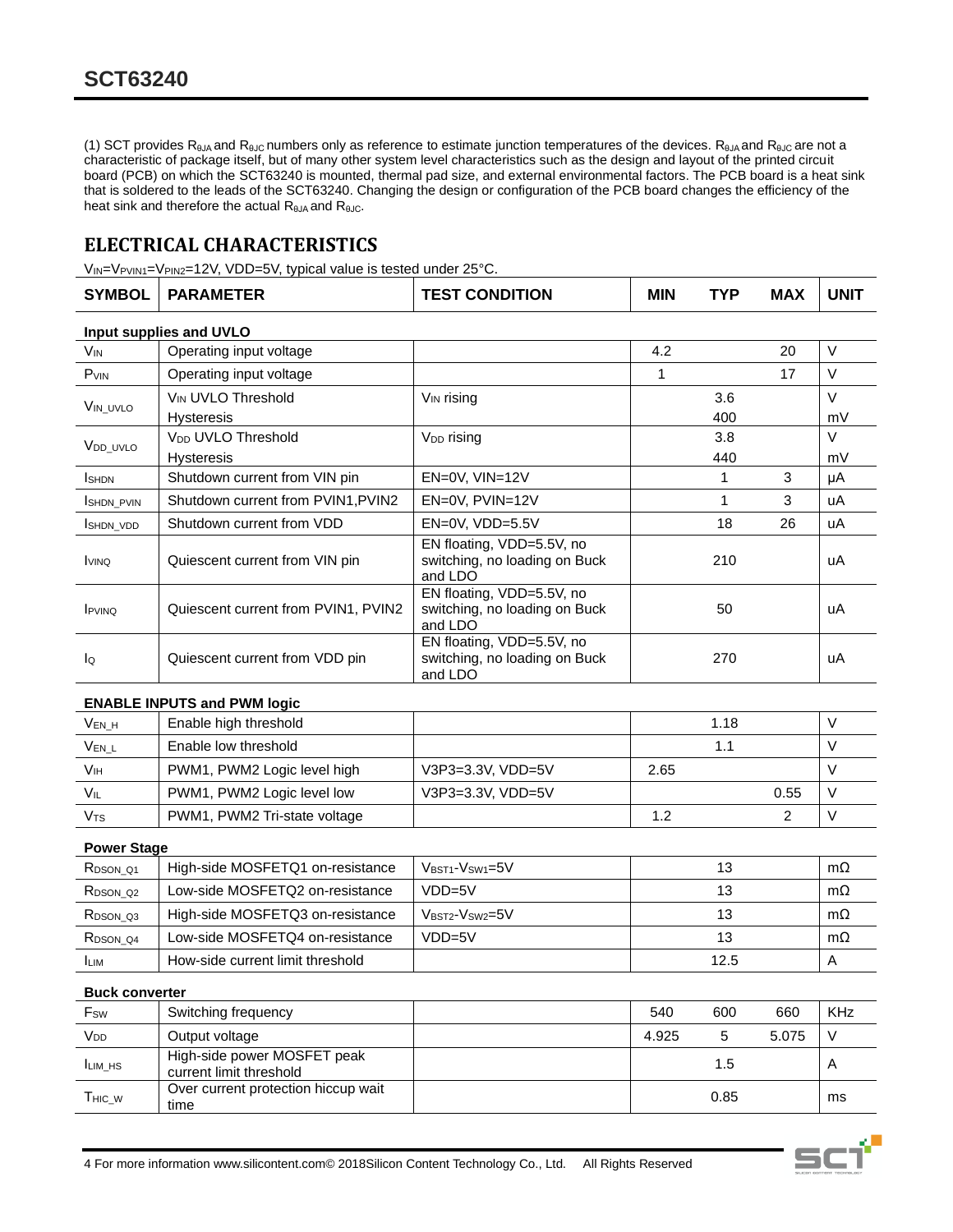| <b>SYMBOL</b>        | <b>PARAMETER</b>                               | <b>TEST CONDITION</b>                 | <b>MIN</b> | <b>TYP</b>     | <b>MAX</b> | <b>UNIT</b> |
|----------------------|------------------------------------------------|---------------------------------------|------------|----------------|------------|-------------|
| THIC R               | Over current protection hiccup restart<br>time |                                       |            | 27             |            | ms          |
| R <sub>DSON</sub> H  | High side FET on-resistance                    |                                       |            | 380            |            | $m\Omega$   |
| R <sub>DSON</sub> L  | Low side FET on-resistance                     |                                       |            | 200            |            | $m\Omega$   |
| $T_{SS}$             | Internal soft-start time                       |                                       |            | $\overline{2}$ |            | ms          |
| <b>3.3V LDO</b>      |                                                |                                       |            |                |            |             |
| V <sub>3P3</sub>     | Output voltage                                 | Cout=1uF, VDD=5V                      | 3.267      | 3.3            | 3.333      | V           |
| I <sub>3P3</sub>     | <b>Output current Capability</b>               |                                       |            | 200            |            | mA          |
| I <sub>SC1</sub>     | Short current                                  |                                       |            | 50             |            | mA          |
|                      | <b>2.5V REFFERENCE OUTPUT</b>                  |                                       |            |                |            |             |
| V <sub>2P5</sub>     | Output voltage reference                       | Cout=1uF, VDD=5V                      | 2.475      | 2.5            | 2.525      | V           |
| 1 <sub>3P3</sub>     | <b>Output current Capability</b>               |                                       |            | 100            |            | mA          |
| I <sub>SC2</sub>     | Short current                                  |                                       |            | 40             |            | mA          |
| <b>Current Sense</b> |                                                |                                       |            |                |            |             |
| <b>VISNS0</b>        | Voltage with no input current                  | IPGND=0A, Tj=25℃<br>PWM1=PWM2=0V      | 0.585      | 0.6            | 0.615      | V           |
| RISNS                | Input current to output voltage gain           | VISNS=VISNS0+IPGND <sup>*</sup> RISNS | 0.98       | 1              | 1.02       | V/A         |
| VISN <sub>S1</sub>   | Voltage with 0.6A input current                | $I_{PVIN} = 0.6A$ , Tj=25°C           | 1.176      | 1.2            | 1.224      | V           |
| V <sub>ISNS2</sub>   | Voltage with 1A input current                  | I <sub>PVIN</sub> =1A, Tj=25℃         | 1.568      | 1.6            | 1.632      | $\vee$      |
| <b>Protection</b>    |                                                |                                       |            |                |            |             |
| T <sub>SD</sub>      | Thermal shutdown threshold                     | T <sub>J</sub> rising                 |            | 155            |            | °C          |
|                      | <b>Hysteresis</b>                              |                                       |            | 35             |            | °C          |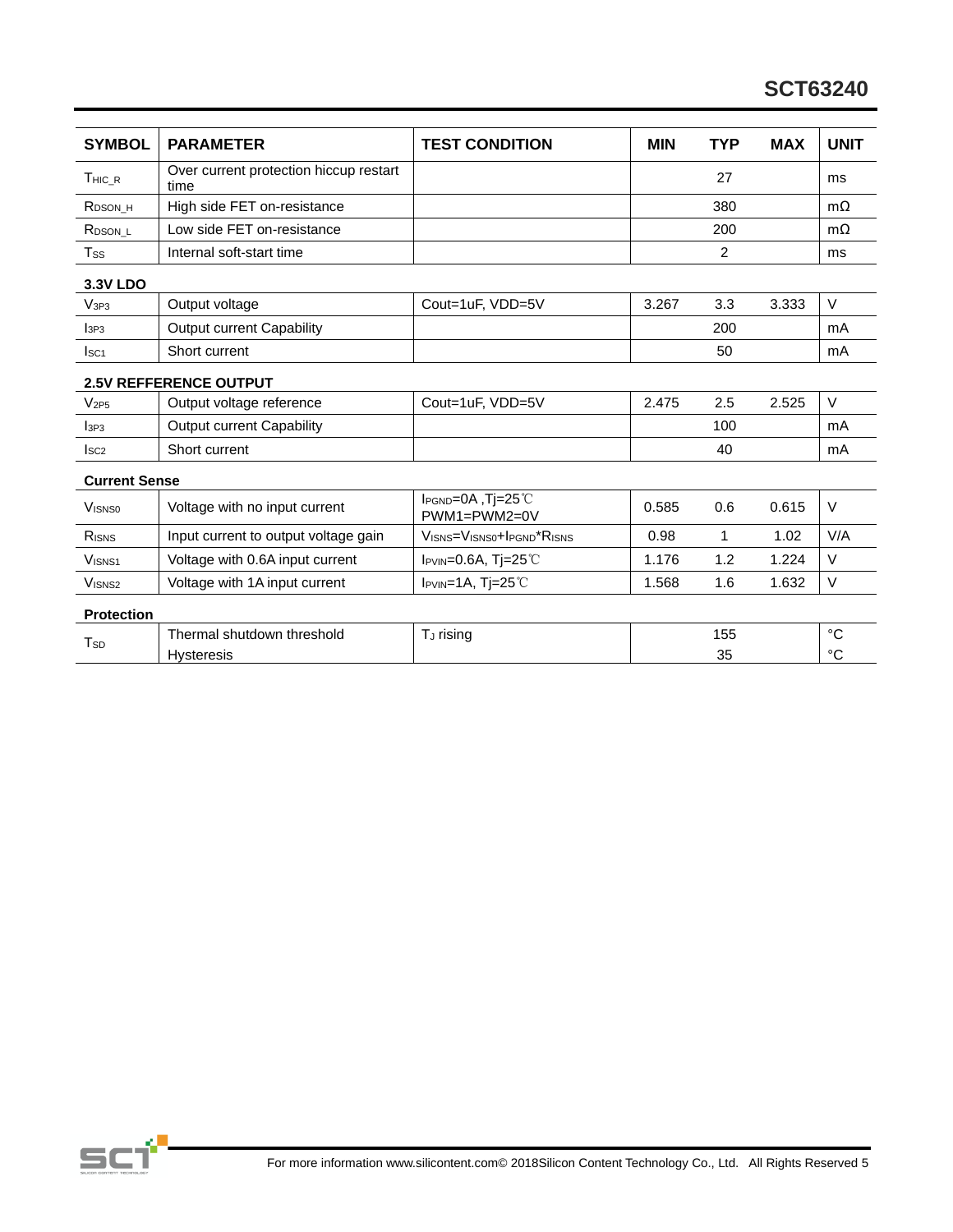# **TYPICAL CHARACTERISTICS**





Figure 2. Transfer Efficiency with 5W RX@ Vout=5V Figure 3. Transfer Efficiency with 10W RX@ Vout=9V















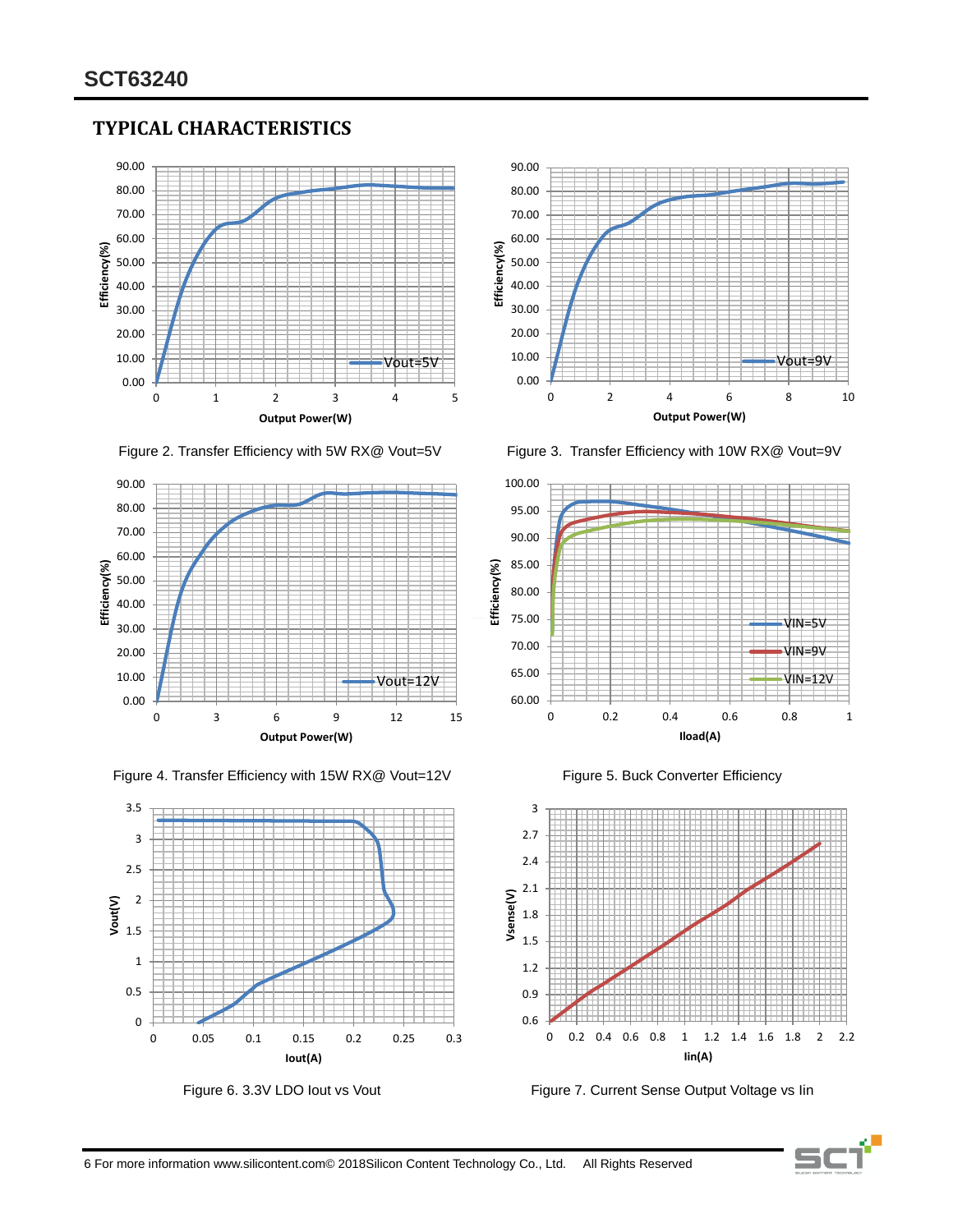# **FUNCTIONAL BLOCK DIAGRAM**



**Figure 8. Functional Block Diagram**

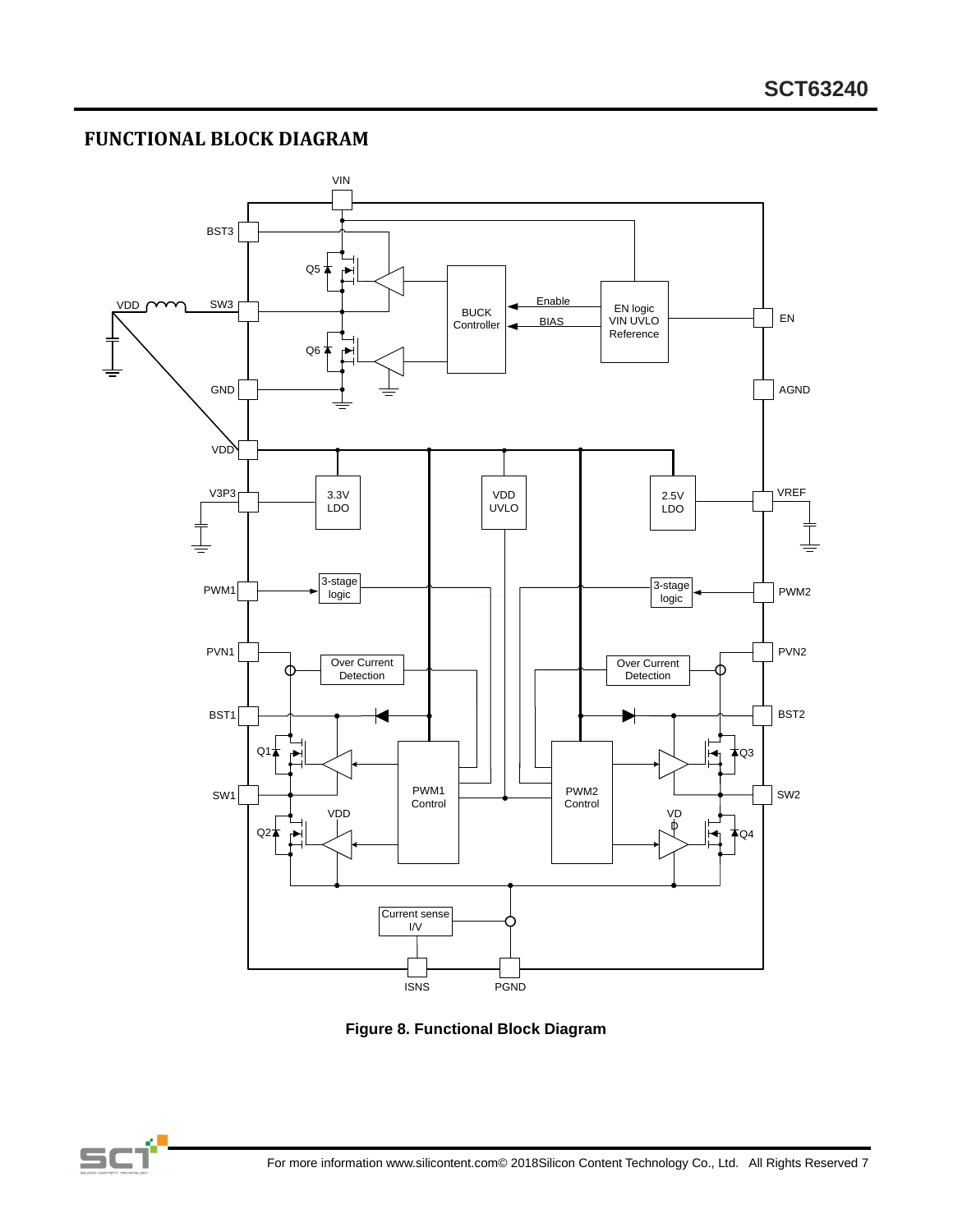# **OPERATION**

#### **Overview**

The SCT63240 is a highly integrated power management unit optimized for wireless power transmitter applications. This device integrates the power functions required to a wireless power transmitter including 5V buck converter as power supply for external transmitter controller and internal 5V power supply to increase system efficiency, full bridge power stage to convert DC input power to AC output for driving LC resonant circuit, lossless current sensing with ±2% accuracy, 3.3V output LDO for powering MCU and a 2.5V reference voltage.

The SCT63240 has four power input pins. VIN is connected to the power FETs of buck converter. PVIN1 and PVIN2 are connected to the power FETs of the full bridge and conducts high currents for power transfer. VDD is the output feedback pin of the 5V output buck converter and at the mean while as the power supply for internal two LDOs and full bridge MOSFET's gate driver.

VIN and PVIN1, PVIN2 can be powered separately for more flexibility of system power design. The operating voltage range for VIN is from 4.2V to 20V. An Under-voltage Lockout(UVLO) circuit monitors the voltage of VIN pin and disable the IC operation when VIN voltage falls below the UVLO threshold of 3.2V typically. The maximum operating voltage for PVIN is up to 17V while the minimum voltage accepted can be down to 1V. Another UVLO circuit also supervise the VDD voltage which is the power supply for gate drivers of full bridge MOSFETs. Full bridge will work when VDD UVLO release.

Two independent PWM signals control two separate half bridge MOSFETs with internal adaptive non-overlap circuitry to prevent the shoot-through of MOSFETs in each bridge. PWM logics are compatible for both 3.3V and 5V IOs so the SCT63240 can accept PWM signal from the controller with using either 3.3V or 5V power supply.

The buck converter and full bridge of power MOSFETs includes proprietary designed gate driver scheme to resist switching node ringing without sacrificing MOSFET turn-on and turn-off time, which further erases high frequency radiation EMI noise caused by the MOSFETs hard switching. This allows the user to reduce the system cost and design effort for EMI reduction.

The SCT63240 full protection features include VIN and VDD under-voltage lockout, over current protection with cycle-by-cycle current limit and hiccup mode, output hard short protection for buck converter and 4-MOSFETs full bridge, current limit and current fold back at hard short for two LDOs and whole chip thermal shutdown protection.

#### **Enable and Start up Sequence**

When the VIN pin voltage rises above 3.6V and the EN pin voltage exceeds the enable threshold of 1.18V, the buck converter and two LDOs enable at once. And the device disables when the VIN pin voltage falls below 3.2V or when the EN pin voltage is below 1.1V. VDD ramp up after buck converter works, and also the V3V and VREF output do. Once VDD rise up to 3.8V and V3V is higher than 3V, 4-MOSFETs full bridge allows PWM signal to control for switching. PWM input cannot control full bridge of MOSFETs if VDD drop to 3.36V or V3V drop to 2.7V.

An internal 1.5uA pull up current source to EN pin allows the device enable when EN pin is floating to simply the system design. If an application requires a higher system under voltage lockout threshold, two external resistors divider(R1 and R2) in Figure 9 can be used to achieve an expected system UVLO. The UVLO rising and falling threshold can be calculated by Equation 1 and Equation 2 respectively.

$$
V_{\text{rise}} = 1.18 * \left(1 + \frac{R1}{R2}\right) - 1.5uA * R \tag{1}
$$

$$
V_{fall} = 1.1 * \left(1 + \frac{R1}{R2}\right) - 5.5uA * R1
$$
 (2)



**Figure9. System UVLO by enable divider**

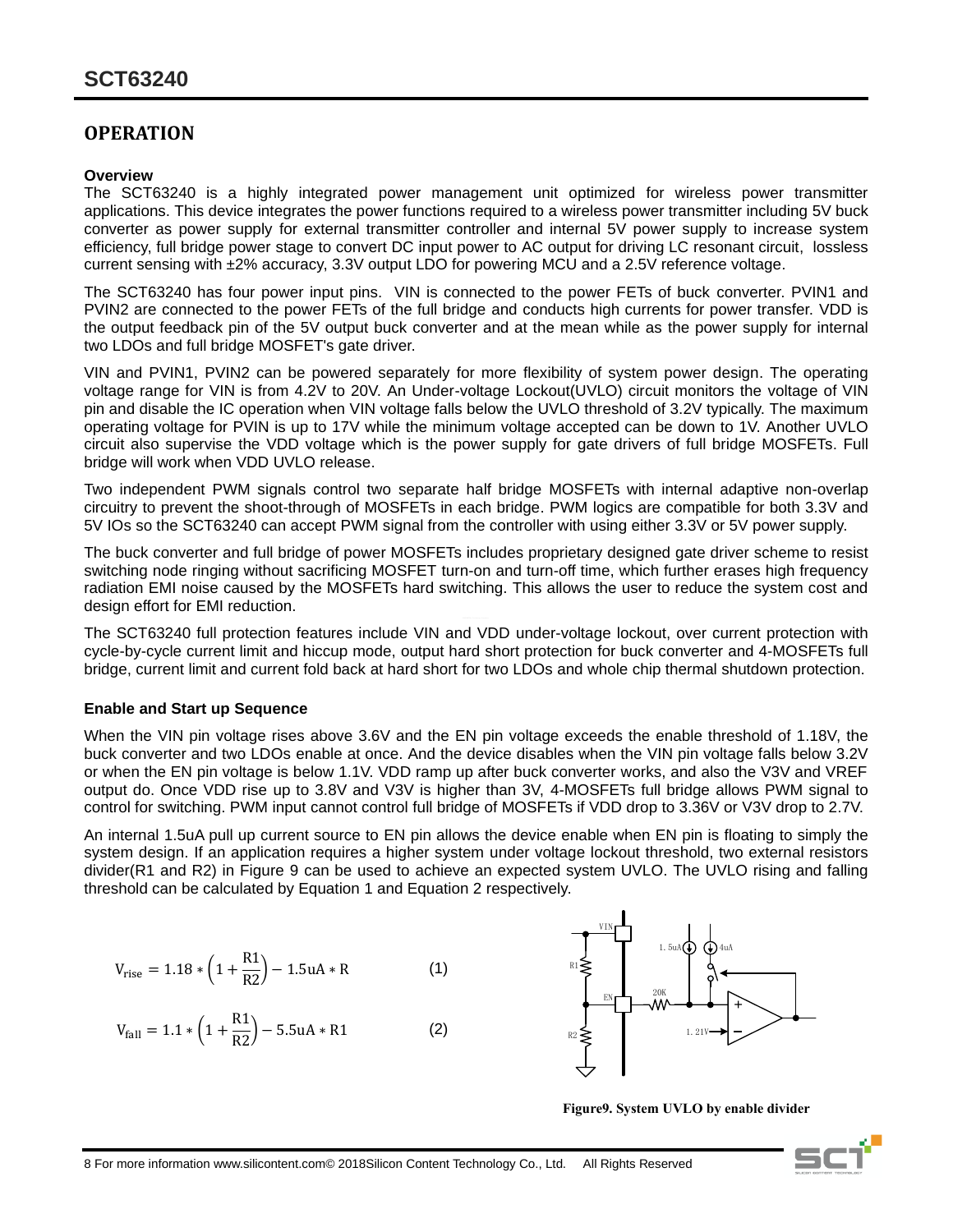#### **5V Output Buck Converter**

The SCT63240 fully integrates synchronous buck converter with up to 20V input voltage and 5V fixed output voltage, which offers up to 1A output current capability. The device employs 600KHz fixed frequency peak current mode control with the internal loop compensation network and built-in 2ms soft-start which makes this buck converter easily to be used by minimizing the off-chip component count. Pulse Skipping Modulation(PSM) is adopted to improve the light load efficiency.

The buck converter's output, a fixed 5V voltage, supports the power requirement on system such as transmitter controller or mechanical fan meanwhile it is also the power supply of the SCT63240's 3.3V LDO, VREF LDO and gate drivers of 4-MOSFETs full bridge. Connect 22uF capacitor from VDD to GND and add a 0.1uF local bypass ceramic capacitor placed close to the IC.

The converter has proprietary designed gate driver scheme to resist switching node ringing without sacrificing MOSFET turn-on and turn-off time, which further erases high frequency radiation EMI noise caused by the MOSFETs hard switching.

An external 100nF ceramic bootstrap capacitor between BST3 and SW3 pin powers floating high-side power MOSFET gate driver. The bootstrap capacitor voltage is charged from an integrated voltage regulator when highside power MOSFET is off and low-side power MOSFET is on.

Buck converter implements over current protection with cycle-by-cycle limiting high-side MOSFET peak current and also low-side MOSFET valley current to avoid inductor current running away during unexpected overload and hiccup protection in output hard short condition. When overload or hard short happens, the converter cannot provide output current to satisfy loading requirement even though the inductor current has already been clamped at over current limitation. Thus, output voltage drops below regulated voltage continuously. When output voltage under regulation lasts for 850 us, the converter stops switching; After remaining OFF for 13.6 ms, the device will attempt to restart from soft-start.

The hiccup protection mode above greatly reduces the average short circuit current to alleviate thermal issues and protect the regulator.

#### **Full bridge and PWM Control**

The SCT63240 integrate full bridge power stage with only 13mohm on-resistance for each power MOSFET optimized for wireless power transmitter driving the LC resonant circuit. This full bridge is able to operate in a wide switching frequency range from 20KHz to 400KHz for different applications which is completely compatible with WPC's frequency requirement from 100KHz to 205KHz.

PWM1 input controls the half bridge comprised of high side MOSFET Q1 and low side MOSFET Q2, and PWM2 input controls the half bridge comprised of high side MOSFET Q3 and low side MOSFET Q4 as shown in block diagram. The PWM1 and PWM2 independently control the SW1 and SW2 duty cycle and frequency. Logic HIGH will turn off low side FET and turn on high side FET, and logic LOW will turn off high side FET and turn on low side FET.

PWM1 and PWM2 also support tri-state input. When PWM input logic first enters tri-state either from logic HIGH or logic LOW, the states of its controlled FETs stay the same. If the PWM input stays in the tri-state for more than 60ns, its controlled FETs are all turned off, and the corresponding SW output becomes high impedance. The FETs stay off until the PWM logic reaches logic HIGH or logic LOW threshold.

An external 100nF ceramic bootstrap capacitor between BST1 and SW1 pin powers floating high-side power MOSFET Q1's gate driver, and the other 100nF bootstrap capacitor between BST2 and SW2 pin powers for the Q2's. When low side FET is on which means SW is low, the bootstrap capacitor is charged through internal path by VDD power supply rail.

PWM cannot been kept as high level for more than 2ms since the voltage of bootstrap capacitor will be discharged by internal leakage current if high side FET keeps on.

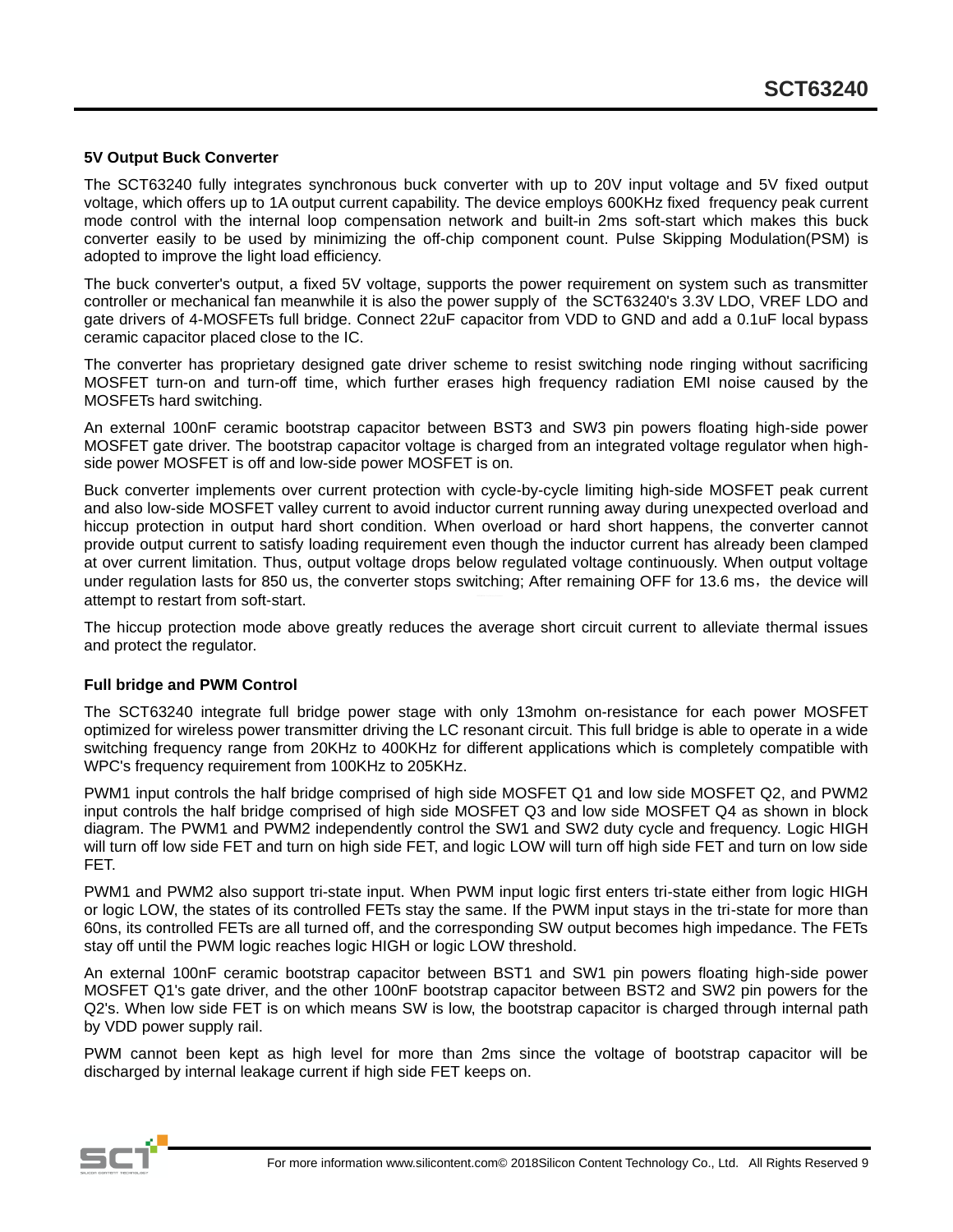#### **Full Bridge Over Current Protection**

The SCT63240 integrates cycle-by-cycle current limit and hiccup mode for over-current protection. The current of the high side FET Q1 和 Q3 is sensed and compared to the current limit threshold during each switching cycle. If the current exceeds the threshold, 12.5A typical, the high side FET turns off immediately in present cycle to avoid current increasing even PWM signal is still kept in high level. The over current counter is incremented. If one high side FET occurs over current in 5 consecutive cycles, then all 4 internal FETs are turned off regardless of the PWM inputs. The full bridge enters hiccup mode and will attempt to restart after a time-out period of 24ms typically.

#### **Current Sense**

The SCT63240 has a proprietary lossless average current sensing circuit that measures the average input current of full bridge with ±2% accuracy and reports a proportional voltage directly to the ISNS pin. This voltage information on ISNS pin can be send to specialized controller or general MCU for Foreign Object Detection FOD and current demodulation.

When the full bridge of MOSFETs does not work, no current flows to PGND. The DC bias voltage on ISNS pin is 600mV.This DC bias helps set up a suitable voltage bias for the following analog to digital converter in MCU or amplifier for current demodulation. The average input current to voltage conversion gain on ISNS is 1V/A. The equation 3 represent the corresponding relation for the output voltage on ISNS pin and average current to PGND from full bridge.

 $V_{\text{ISNS}} = 600 \text{mV} + I_{\text{PGND}} * 1 \text{V/A}$  (3)

#### **3.3V LDO**

The SCT63240 has an integrated low-dropout voltage regulator which powered from VDD and supply regulated 3.3V voltage on V3V pin. The output current capability is 200mA. This LDO can be used to bias the supply voltage of MCU directly.

It is recommended to connect a decoupling ceramic capacitor of 1uF to 10uF to the V3V pin. Capacitor values outside of the range may cause instability of the internal linear regulator.

#### **VREF Voltage Reference Output**

The SCT63240 also has an integrated low-dropout voltage regulator which powered from VDD and supply regulated 2.5V voltage on VREF pin. The accuracy of the VREF voltage is ±1% and output current capability is 100mA . This voltage regulator can be used as the supply voltage or a reference voltage to external IC and circuit.

It is recommended to connect a decoupling ceramic capacitor of 1uF to 10uF to the VREF pin. Capacitor values outside of the range may cause instability of the internal linear regulator.

#### **Thermal Shutdown**

The SCT63240 protects the device from the damage during excessive heat and power dissipation condition. Once the junction temperature exceeds 155C, the thermal sensing circuit stops Buck converter, two LDOs and full bridge of 4-MOSFETs' working. When the junction temperature falls below 120C, then the device restarts.

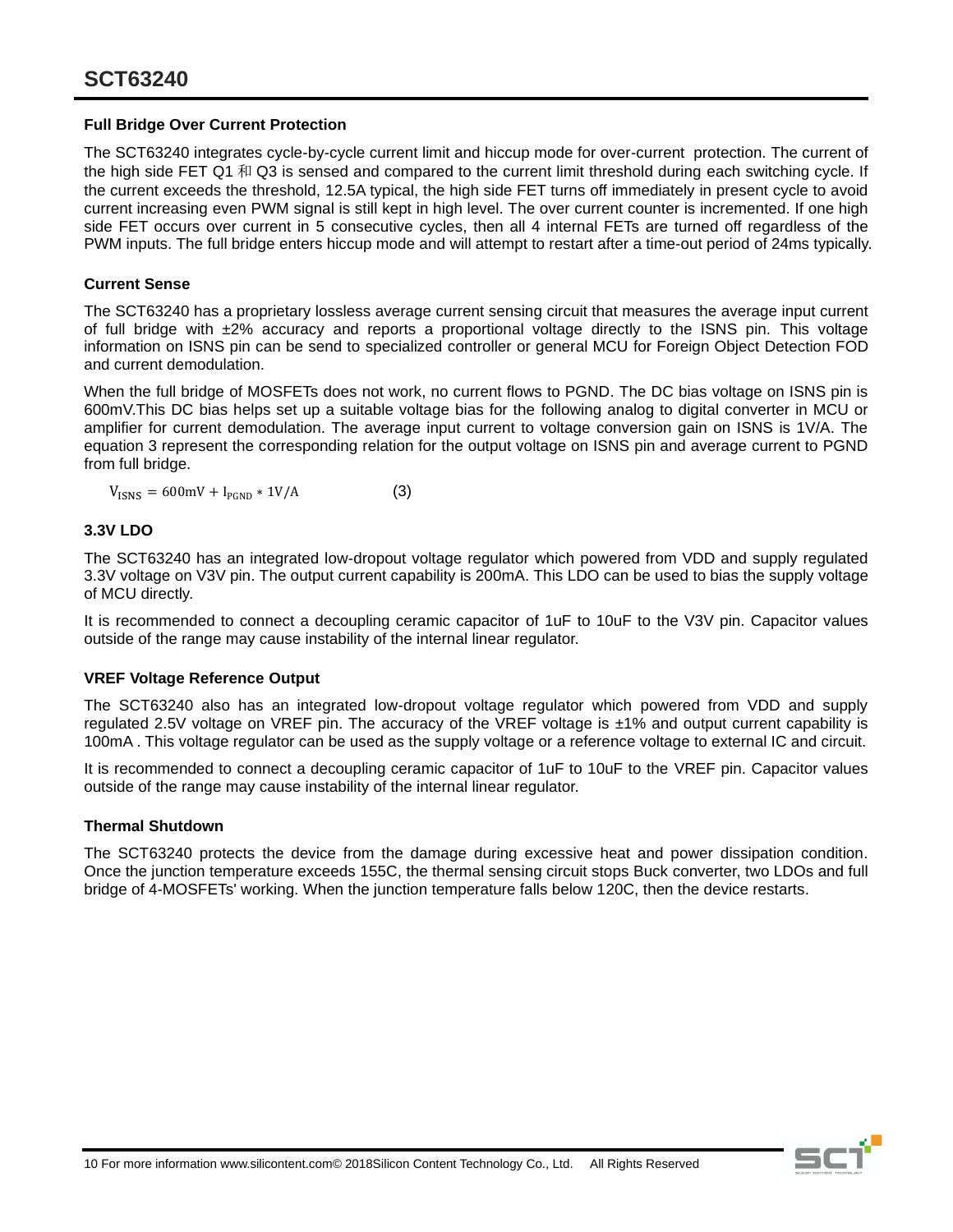# **APPLICATION INFORMATION**

#### **Typical Application**









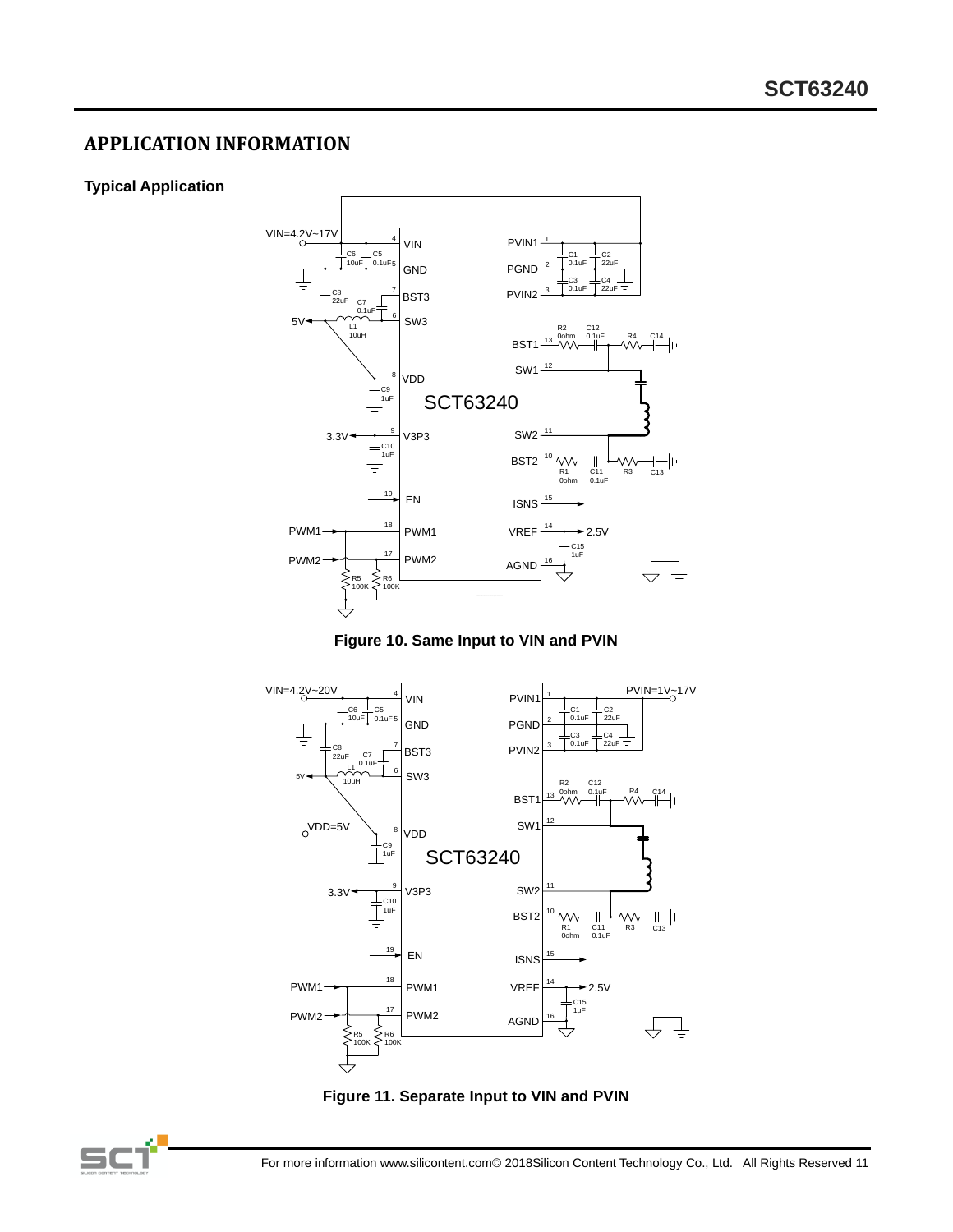### **Application Waveforms**



Figure 16. Full bridge @Vin=5V, RX=5W Figure 17. Full bridge @Vin=9V, RX=10W

12 For more information www.silicontent.com© 2018Silicon Content Technology Co., Ltd. All Rights Reserved

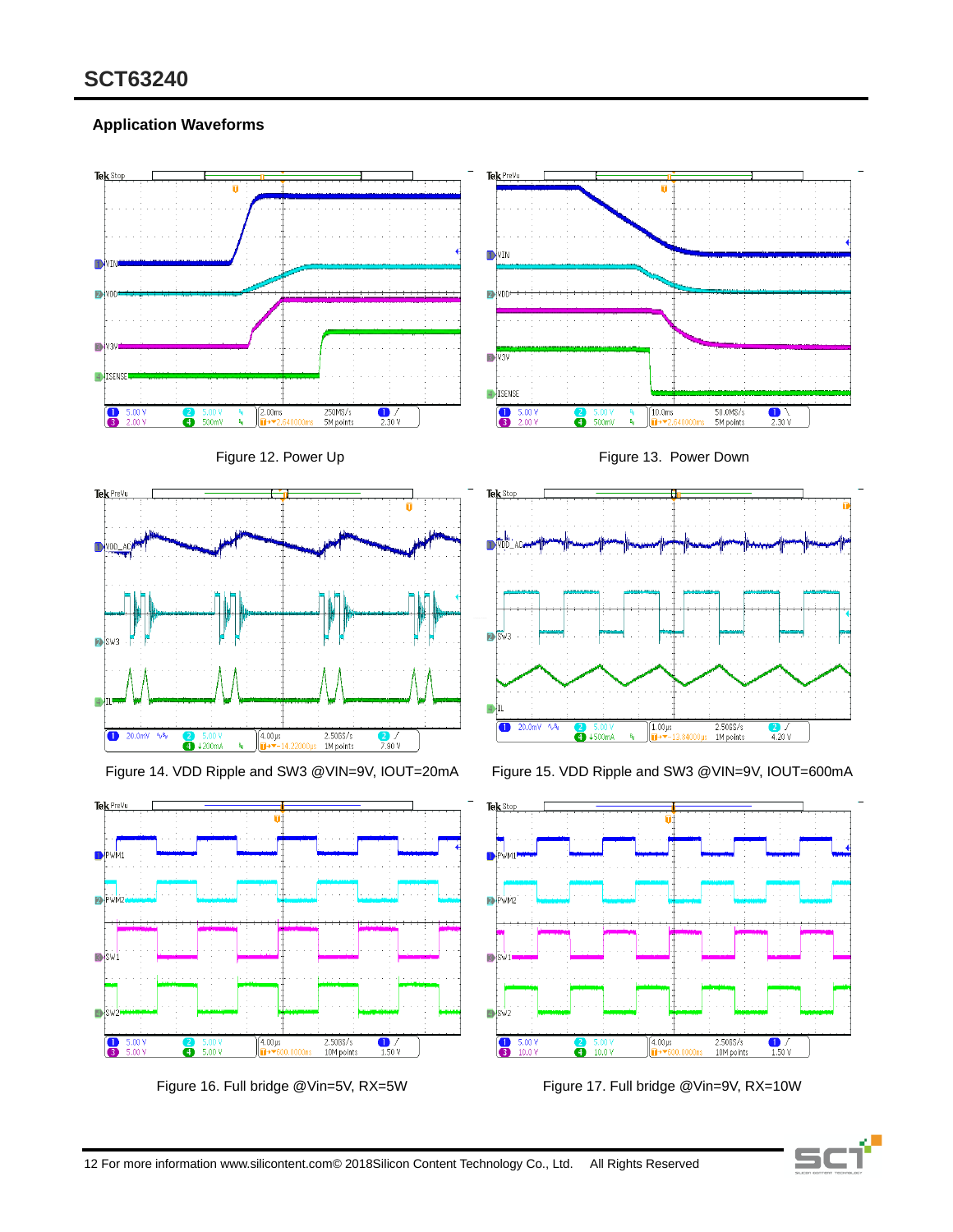#### **Layout Guideline**

Proper PCB layout is a critical for SCT63240's stable and efficient operation. The traces conducting fast switching currents or voltages are easy to interact with stray inductance and parasitic capacitance to generate noise and degrade performance. For better results, follow these guidelines as below:

- 1. Bypass capacitors from PVIN to PGND should put next to PVIN and PGND pin as close as possible especially for the two small capacitors.
- 2. PGND connect to bottom layer by via between capacitors.
- 3. Bypass capacitors from VIN to GND should put next to VIN and GND pin as close as possible especially for the small capacitor.
- 4. Buck converter output capacitor's ground should connect to GND directly to minimize the power loop.
- 5. VDD pin can connect to the DC/DC's output capacitor from bottom layer, connect to the point behind the capacitor while not connect to inductor.
- 6. Bypass capacitor for VDD place next to VDD pin.
- 7. Bypass capacitor for V3P3 place next to V3P3 pin.
- 8. Bypass capacitor for VREF place next to VREF pin.
- 9. AGND pin connect to common ground by Kelvin connection.



Figure 24. PCB Layout Example

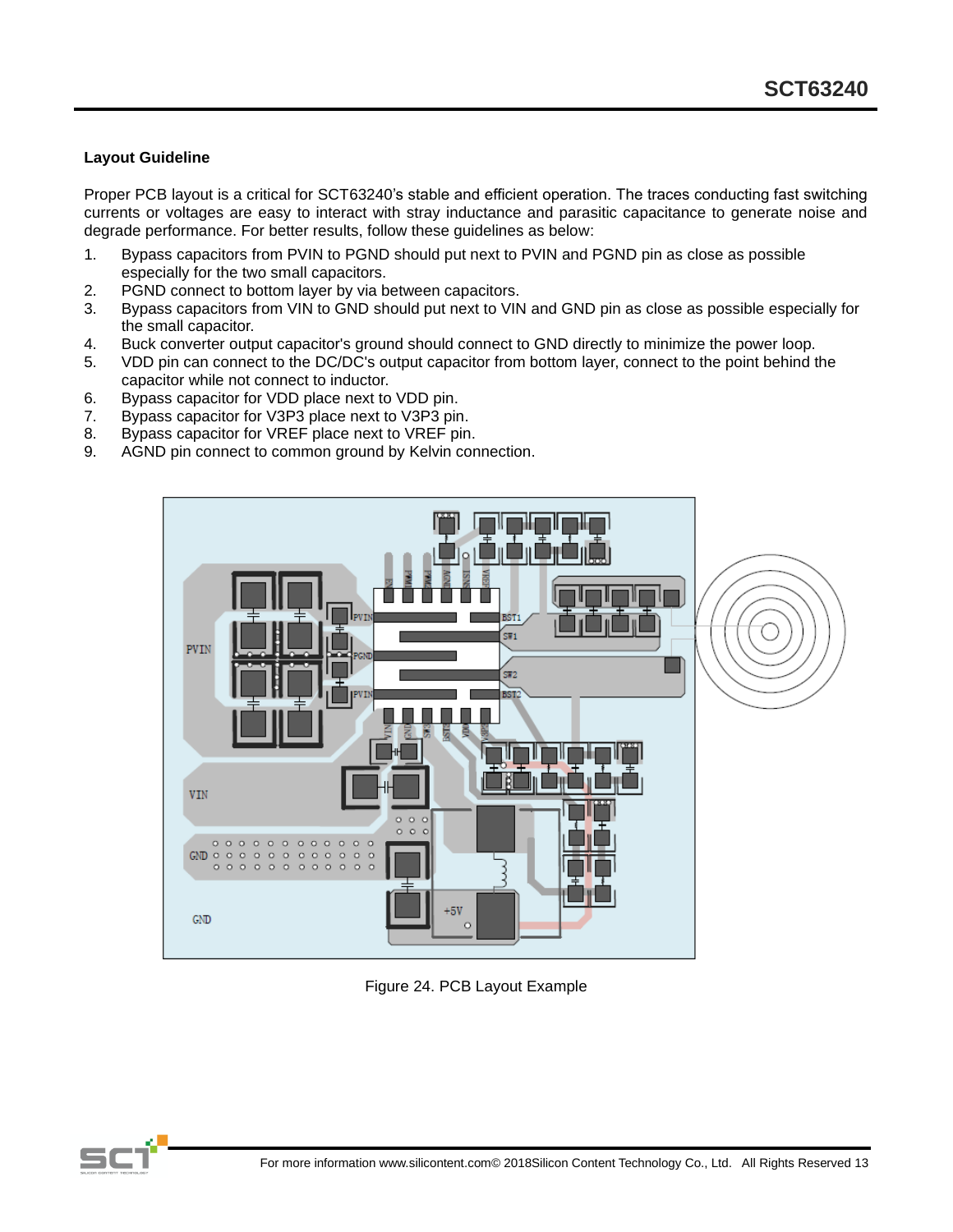# **PACKAGE INFORMATION**



#### FCQFN-19L (3x4) Package Outline Dimensions

|                |       | Dimensions in Millimeters |       |
|----------------|-------|---------------------------|-------|
| Symbol         | Min.  | Nom.                      | Max.  |
| A              | 0.80  | 0.85                      | 0.90  |
| A1             | 0     | 0.02                      | 0.05  |
| b              | 0.20  | 0.25                      | 0.30  |
| b1             |       | 0.18 REF                  |       |
| с              |       | 0.203 REF                 |       |
| D              | 2.90  | 3.00                      | 3.10  |
| Nd             |       | 2.50 BSC                  |       |
| <b>Ne</b>      |       | 2.00 BSC                  |       |
| e              |       | 0.50 BSC                  |       |
| e <sub>1</sub> |       | 1.00 BSC                  |       |
| E              | 3.90  | 4.00                      | 4.10  |
|                | 0.35  | 0.40                      | 0.45  |
| ∐1             | 1.95  | 2.00                      | 2.05  |
| L2             | 0.45  | 0.50                      | 0.55  |
| L3             | 2.25  | 2.30                      | 2.35  |
| L4             | 0.075 | 0.125                     | 0.175 |

#### **NOTE:**

- 1. Drawing proposed to be made a JEDEC package outline MO-220 variation.
- 2. Drawing not to scale.<br>3. All linear dimensions
- 3. All linear dimensions are in millimeters.<br>4. Thermal pad shall be soldered on the b
- Thermal pad shall be soldered on the board.
- 5. Dimensions of exposed pad on bottom of package do not include mold flash.
- 6. Contact PCB board fabrication for minimum solder mask web tolerances between the pins.

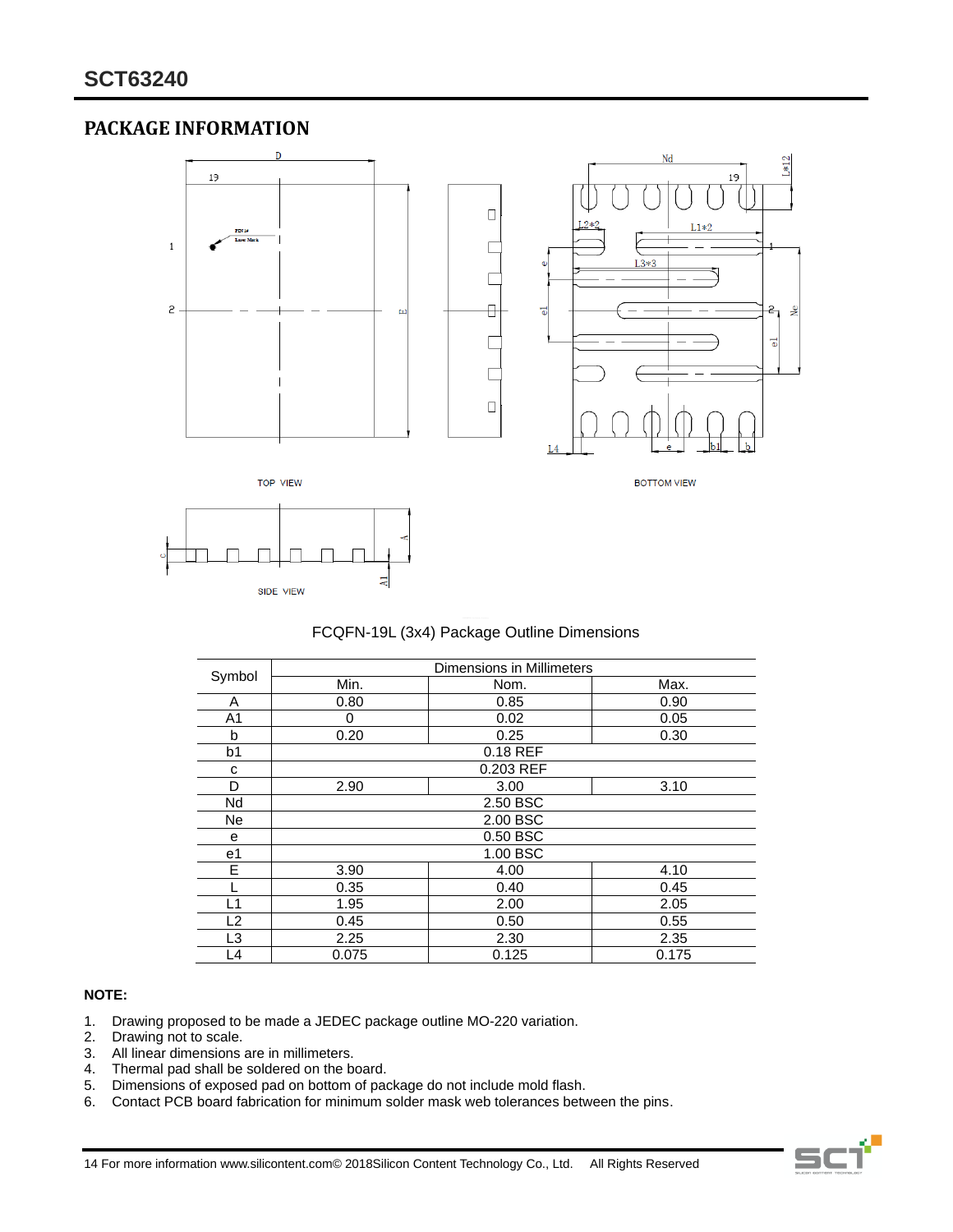# **TAPE AND REEL INFORMATION**

| Orderable Device | Package Type                | Pins             | <b>SPQ</b>                                                                                                                         |
|------------------|-----------------------------|------------------|------------------------------------------------------------------------------------------------------------------------------------|
| SCT63240FIAR     | QFN 3mmx4mm                 | 19               | 5000                                                                                                                               |
| Ð                | ⇘<br>2<br>⚠<br>SCALE: $1:1$ | ≏<br>SECTION A-A | 34<br>16 <sub>1</sub><br><b>ATTENTION:</b><br>COSERVE PRECAUTIONS<br>Ξ<br>$-\frac{ 10 -16}{65} $<br>线宽1.25mm<br>∞<br>ಸ<br>$P_{18}$ |

| <b>REEL DIMENSIONS</b> |        |                             |        |                |             |
|------------------------|--------|-----------------------------|--------|----------------|-------------|
| <b>Reel Width</b>      |        |                             |        |                |             |
| . .                    | ∼າາດ∓າ | $\overline{100}$<br>I∠.o± I | Ø100±1 | Ø13.3±0.3<br>∼ | $2.0 + 0.3$ |



SECTION Y-Y

KO



Ő

TAPE DIMENSIONS

| W                    | A0          | B0              | K0              | (mm)            | D        |
|----------------------|-------------|-----------------|-----------------|-----------------|----------|
| mm)                  | (mm)        | (mm)            | (mm)            |                 | (mm)     |
| $12^{+0.30}_{-0.10}$ | $3.40+0.10$ | $4.40 \pm 0.10$ | $1.14 \pm 0.10$ | $0.25 \pm 0.02$ | $8+0.10$ |

|            |             | P2              | ◡                 | D1                | P0          | 10P0        |
|------------|-------------|-----------------|-------------------|-------------------|-------------|-------------|
| (mm)       | (mm)        | (mm)            | (mm)              | (mm)              | (mm)        | (mm)        |
| . .75±0.10 | $5.50+0.05$ | $2.00 \pm 0.05$ | $.50^{+0.10}_{0}$ | $.50^{+0.25}_{0}$ | $4.00+0.10$ | $40.0+0.20$ |